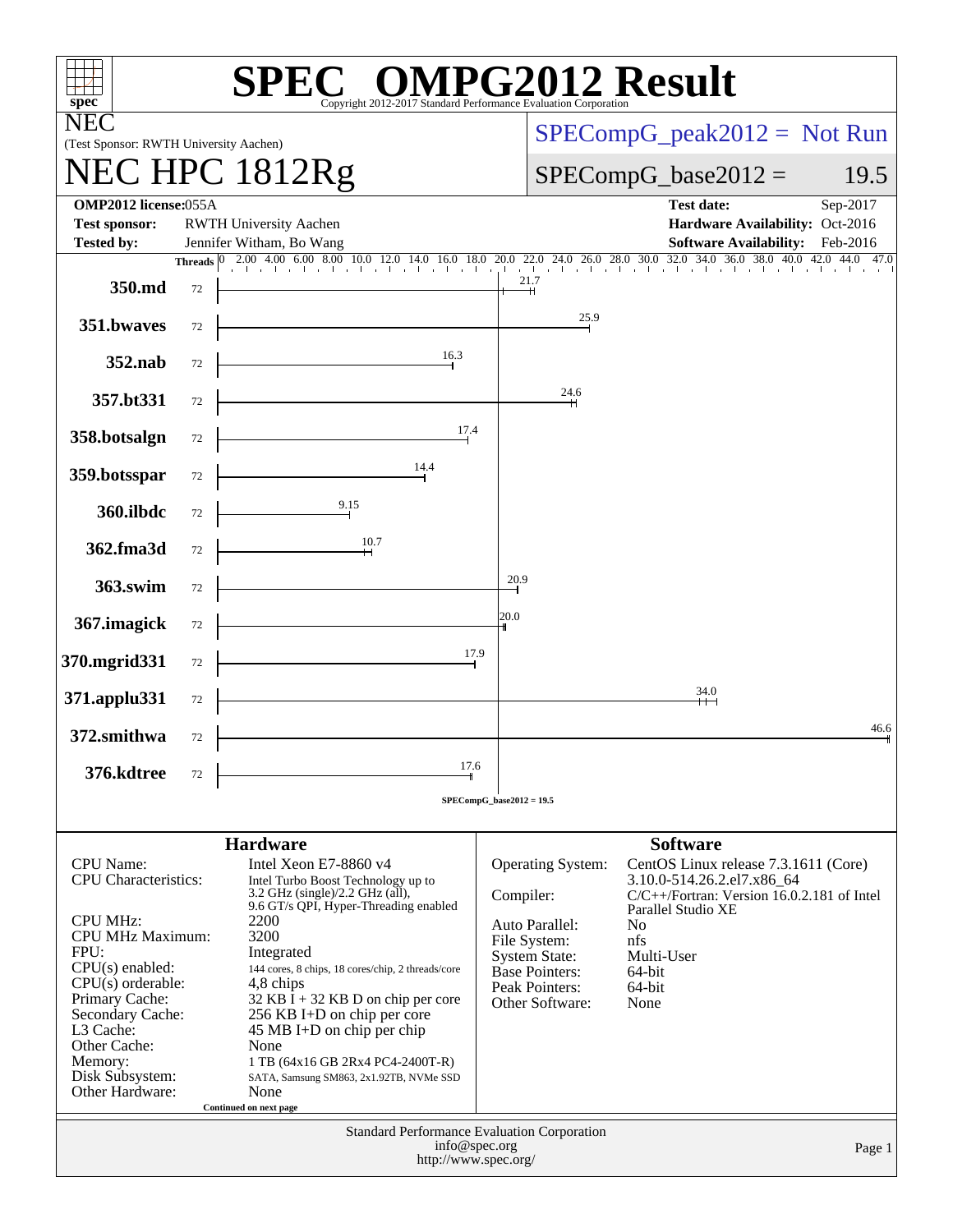

NEC

# **[SPEC OMPG2012 Result](http://www.spec.org/auto/omp2012/Docs/result-fields.html#SPECOMPG2012Result)**

(Test Sponsor: RWTH University Aachen)

# NEC HPC 1812Rg

[SPECompG\\_peak2012 =](http://www.spec.org/auto/omp2012/Docs/result-fields.html#SPECompGpeak2012) Not Run

### $SPECompG_base2012 = 19.5$  $SPECompG_base2012 = 19.5$

**[OMP2012 license:](http://www.spec.org/auto/omp2012/Docs/result-fields.html#OMP2012license)**055A **[Test date:](http://www.spec.org/auto/omp2012/Docs/result-fields.html#Testdate)** Sep-2017

**[Test sponsor:](http://www.spec.org/auto/omp2012/Docs/result-fields.html#Testsponsor)** RWTH University Aachen **[Hardware Availability:](http://www.spec.org/auto/omp2012/Docs/result-fields.html#HardwareAvailability)** Oct-2016

**[Tested by:](http://www.spec.org/auto/omp2012/Docs/result-fields.html#Testedby)** Jennifer Witham, Bo Wang **[Software Availability:](http://www.spec.org/auto/omp2012/Docs/result-fields.html#SoftwareAvailability)** Feb-2016

[Base Threads Run:](http://www.spec.org/auto/omp2012/Docs/result-fields.html#BaseThreadsRun) 72 [Minimum Peak Threads:](http://www.spec.org/auto/omp2012/Docs/result-fields.html#MinimumPeakThreads) --<br>Maximum Peak Threads: --[Maximum Peak Threads:](http://www.spec.org/auto/omp2012/Docs/result-fields.html#MaximumPeakThreads)

|                  |             |                                                                                                                                                                                        |       |                |       | <b>Results Table</b>  |       |             |                        |              |                                                                                                                                                                                                                                                                                                                                                           |              |                |              |
|------------------|-------------|----------------------------------------------------------------------------------------------------------------------------------------------------------------------------------------|-------|----------------|-------|-----------------------|-------|-------------|------------------------|--------------|-----------------------------------------------------------------------------------------------------------------------------------------------------------------------------------------------------------------------------------------------------------------------------------------------------------------------------------------------------------|--------------|----------------|--------------|
|                  | <b>Base</b> |                                                                                                                                                                                        |       |                |       |                       |       | <b>Peak</b> |                        |              |                                                                                                                                                                                                                                                                                                                                                           |              |                |              |
| <b>Benchmark</b> |             | Threads Seconds                                                                                                                                                                        | Ratio | <b>Seconds</b> | Ratio | <b>Seconds</b>        | Ratio |             | <b>Threads Seconds</b> | <b>Ratio</b> | <b>Seconds</b>                                                                                                                                                                                                                                                                                                                                            | <b>Ratio</b> | <b>Seconds</b> | <b>Ratio</b> |
| 350.md           | 72          | 210                                                                                                                                                                                    | 22.0  | 233            | 19.9  | 213                   | 21.7  |             |                        |              |                                                                                                                                                                                                                                                                                                                                                           |              |                |              |
| 351.bwaves       | 72          | 175                                                                                                                                                                                    | 25.9  | 175            | 25.9  | 175                   | 25.9  |             |                        |              |                                                                                                                                                                                                                                                                                                                                                           |              |                |              |
| 352.nab          | 72          | 239                                                                                                                                                                                    | 16.3  | 238            | 16.4  | 238                   | 16.3  |             |                        |              |                                                                                                                                                                                                                                                                                                                                                           |              |                |              |
| 357.bt331        | 72          | 193                                                                                                                                                                                    | 24.6  | 193            | 24.6  | 190                   | 25.0  |             |                        |              |                                                                                                                                                                                                                                                                                                                                                           |              |                |              |
| 358.botsalgn     | 72          | 250                                                                                                                                                                                    | 17.4  | 250            | 17.4  | 250                   | 17.4  |             |                        |              |                                                                                                                                                                                                                                                                                                                                                           |              |                |              |
| 359.botsspar     | 72          | 365                                                                                                                                                                                    | 14.4  | 364            | 14.4  | 365                   | 14.4  |             |                        |              |                                                                                                                                                                                                                                                                                                                                                           |              |                |              |
| 360.ilbdc        | 72          | 389                                                                                                                                                                                    | 9.15  | 389            | 9.15  | 387                   | 9.19  |             |                        |              |                                                                                                                                                                                                                                                                                                                                                           |              |                |              |
| 362.fma3d        | 72          | 354                                                                                                                                                                                    | 10.7  | 354            | 10.7  | 372                   | 10.2  |             |                        |              |                                                                                                                                                                                                                                                                                                                                                           |              |                |              |
| 363.swim         | 72          | 217                                                                                                                                                                                    | 20.9  | 217            | 20.8  | 217                   | 20.9  |             |                        |              |                                                                                                                                                                                                                                                                                                                                                           |              |                |              |
| 367. imagick     | 72          | 354                                                                                                                                                                                    | 19.9  | 351            | 20.0  | 352                   | 20.0  |             |                        |              |                                                                                                                                                                                                                                                                                                                                                           |              |                |              |
| 370.mgrid331     | 72          | 247                                                                                                                                                                                    | 17.9  | 247            | 17.9  | 247                   | 17.9  |             |                        |              |                                                                                                                                                                                                                                                                                                                                                           |              |                |              |
| 371.applu331     | 72          | 178                                                                                                                                                                                    | 34.0  | 174            | 34.7  | 181                   | 33.5  |             |                        |              |                                                                                                                                                                                                                                                                                                                                                           |              |                |              |
| 372.smithwa      | 72          | 115                                                                                                                                                                                    | 46.6  | 115            | 46.7  | 115                   | 46.6  |             |                        |              |                                                                                                                                                                                                                                                                                                                                                           |              |                |              |
| 376.kdtree       | 72          | 255                                                                                                                                                                                    | 17.7  | 256            | 17.6  | 256                   | 17.6  |             |                        |              |                                                                                                                                                                                                                                                                                                                                                           |              |                |              |
|                  |             |                                                                                                                                                                                        |       |                |       |                       |       |             |                        |              | Results appear in the order in which they were run. Bold underlined text indicates a median measurement.                                                                                                                                                                                                                                                  |              |                |              |
|                  |             | Revision 563 of 2016-06-10 (097295389cf6073d8c3b03fa376740a5)<br>running on lns02.hpc.itc.rwth-aachen.de Wed Sep 13 13:58:09 2017                                                      |       |                |       | <b>Platform Notes</b> |       |             |                        |              | Sysinfo program /rwthfs/rz/cluster/home/jw331215/work/claixspec/Docs/sysinfo                                                                                                                                                                                                                                                                              |              |                |              |
|                  |             | This section contains SUT (System Under Test) info as seen by<br>some common utilities. To remove or add to this section, see:<br>http://www.spec.org/omp2012/Docs/config.html#sysinfo |       |                |       |                       |       |             |                        |              |                                                                                                                                                                                                                                                                                                                                                           |              |                |              |
|                  | caution.)   | From /proc/cpuinfo<br>model name : Intel(R) Xeon(R) CPU E7-8860 v4 @ 2.20GHz<br>8 "physical id"s (chips)<br>288 "processors"<br>cpu cores : 18<br>siblings : 36                        |       |                |       |                       |       |             |                        |              | cores, siblings (Caution: counting these is hw and system dependent.<br>following excerpts from /proc/cpuinfo might not be reliable. Use with<br>physical 0: cores 0 1 2 3 4 8 9 10 11 16 17 18 19 20 24 25 26 27<br>physical 1: cores 0 1 2 3 4 8 9 10 11 16 17 18 19 20 24 25 26 27<br>physical 2: cores 0 1 2 3 4 8 9 10 11 16 17 18 19 20 24 25 26 27 |              | The            |              |

 physical 3: cores 0 1 2 3 4 8 9 10 11 16 17 18 19 20 24 25 26 27 Continued on next page

> Standard Performance Evaluation Corporation [info@spec.org](mailto:info@spec.org) <http://www.spec.org/>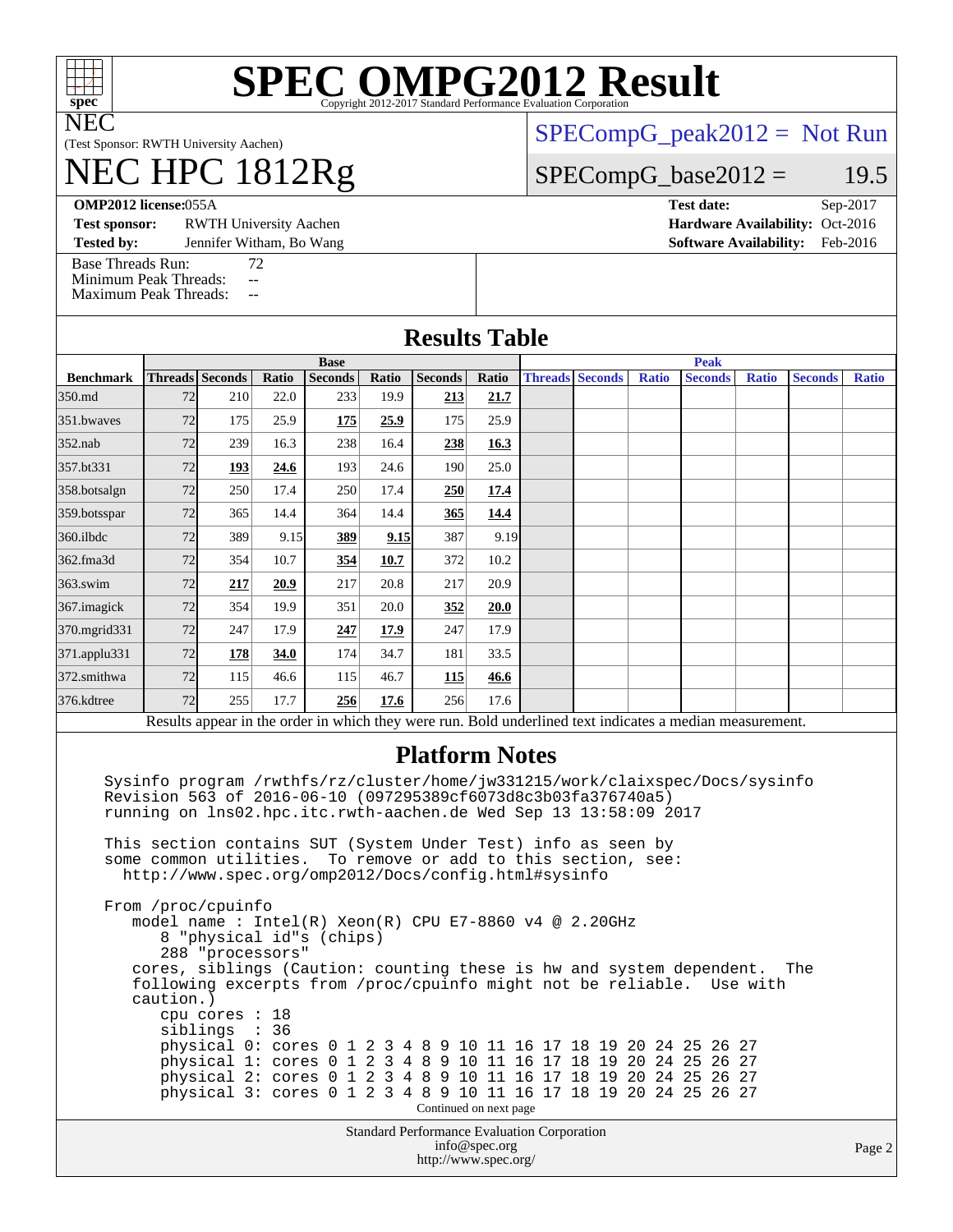

# **[SPEC OMPG2012 Result](http://www.spec.org/auto/omp2012/Docs/result-fields.html#SPECOMPG2012Result)**

(Test Sponsor: RWTH University Aachen) NEC

# NEC HPC 1812Rg

 $SPECompG_peak2012 = Not Run$  $SPECompG_peak2012 = Not Run$ 

 $SPECompG_base2012 = 19.5$  $SPECompG_base2012 = 19.5$ 

**[OMP2012 license:](http://www.spec.org/auto/omp2012/Docs/result-fields.html#OMP2012license)**055A **[Test date:](http://www.spec.org/auto/omp2012/Docs/result-fields.html#Testdate)** Sep-2017

**[Test sponsor:](http://www.spec.org/auto/omp2012/Docs/result-fields.html#Testsponsor)** RWTH University Aachen **[Hardware Availability:](http://www.spec.org/auto/omp2012/Docs/result-fields.html#HardwareAvailability)** Oct-2016 **[Tested by:](http://www.spec.org/auto/omp2012/Docs/result-fields.html#Testedby)** Jennifer Witham, Bo Wang **[Software Availability:](http://www.spec.org/auto/omp2012/Docs/result-fields.html#SoftwareAvailability)** Feb-2016

#### **[Platform Notes \(Continued\)](http://www.spec.org/auto/omp2012/Docs/result-fields.html#PlatformNotes)**

 physical 4: cores 0 1 2 3 4 8 9 10 11 16 17 18 19 20 24 25 26 27 physical 5: cores 0 1 2 3 4 8 9 10 11 16 17 18 19 20 24 25 26 27 physical 6: cores 0 1 2 3 4 8 9 10 11 16 17 18 19 20 24 25 26 27 physical 7: cores 0 1 2 3 4 8 9 10 11 16 17 18 19 20 24 25 26 27 cache size : 46080 KB From /proc/meminfo MemTotal: 1056480804 kB HugePages\_Total: 0<br>Hugepagesize: 2048 kB Hugepagesize: /usr/bin/lsb\_release -d CentOS Linux release 7.3.1611 (Core) From /etc/\*release\* /etc/\*version\* centos-release: CentOS Linux release 7.3.1611 (Core) centos-release-upstream: Derived from Red Hat Enterprise Linux 7.3 (Source) os-release: NAME="CentOS Linux" VERSION="7 (Core)" ID="centos" ID\_LIKE="rhel fedora" VERSION\_ID="7" PRETTY\_NAME="CentOS Linux 7 (Core)" ANSI\_COLOR="0;31" CPE\_NAME="cpe:/o:centos:centos:7" redhat-release: CentOS Linux release 7.3.1611 (Core) system-release: CentOS Linux release 7.3.1611 (Core) system-release-cpe: cpe:/o:centos:centos:7 uname -a: Linux lns02.hpc.itc.rwth-aachen.de 3.10.0-514.26.2.el7.x86\_64 #1 SMP Tue Jul 4 15:04:05 UTC 2017 x86\_64 x86\_64 x86\_64 GNU/Linux run-level 3 Aug 7 20:25 SPEC is set to: /rwthfs/rz/cluster/home/jw331215/work/claixspec<br>Filesystem 1998 Type Size Used Avail Use% Mounted on isi.isi.hpc.itc.rwth-aachen.de:/home/jw331215 nfs 150G 65G 86G 43% /rwthfs/rz/cluster/home/jw331215 Additional information from dmidecode: Warning: Use caution when you interpret this section. The 'dmidecode' program reads system data which is "intended to allow hardware to be accurately determined", but the intent may not be met, as there are frequent changes to hardware, firmware, and the "DMTF SMBIOS" standard. (End of data from sysinfo program)

| <b>Standard Performance Evaluation Corporation</b> |
|----------------------------------------------------|
| info@spec.org                                      |
| http://www.spec.org/                               |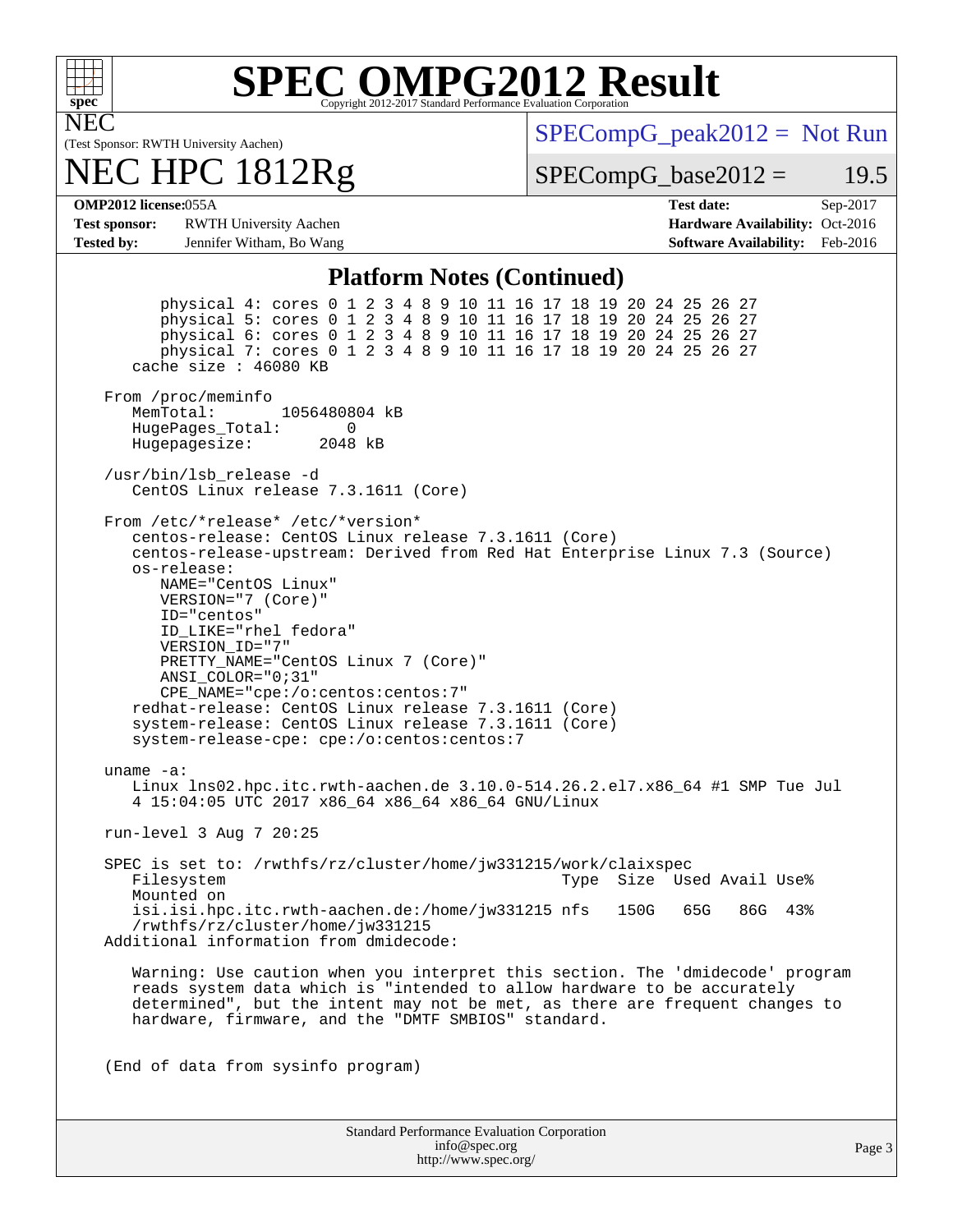

NEC

# **[SPEC OMPG2012 Result](http://www.spec.org/auto/omp2012/Docs/result-fields.html#SPECOMPG2012Result)**

(Test Sponsor: RWTH University Aachen)

# 1812Rg

 $SPECompG_peak2012 = Not Run$  $SPECompG_peak2012 = Not Run$ 

#### $SPECompG_base2012 = 19.5$  $SPECompG_base2012 = 19.5$

**[Test sponsor:](http://www.spec.org/auto/omp2012/Docs/result-fields.html#Testsponsor)** RWTH University Aachen **[Hardware Availability:](http://www.spec.org/auto/omp2012/Docs/result-fields.html#HardwareAvailability)** Oct-2016 **[Tested by:](http://www.spec.org/auto/omp2012/Docs/result-fields.html#Testedby)** Jennifer Witham, Bo Wang **[Software Availability:](http://www.spec.org/auto/omp2012/Docs/result-fields.html#SoftwareAvailability)** Feb-2016

**[OMP2012 license:](http://www.spec.org/auto/omp2012/Docs/result-fields.html#OMP2012license)**055A **[Test date:](http://www.spec.org/auto/omp2012/Docs/result-fields.html#Testdate)** Sep-2017

#### **[General Notes](http://www.spec.org/auto/omp2012/Docs/result-fields.html#GeneralNotes)**

 BIOS settings: Intel Hyper-Threading Technology (SMT): Enabled Intel Turbo Boost Technology (Turbo) : Enabled ENV\_OMP\_SCHEDULE=static ENV\_KMP\_BLOCKTIME=200 ENV\_KMP\_STACKSIZE=8192M ENV\_OMP\_DYNAMIC=FALSE

### **[Base Compiler Invocation](http://www.spec.org/auto/omp2012/Docs/result-fields.html#BaseCompilerInvocation)**

[C benchmarks](http://www.spec.org/auto/omp2012/Docs/result-fields.html#Cbenchmarks): [icc](http://www.spec.org/omp2012/results/res2017q4/omp2012-20170927-00126.flags.html#user_CCbase_intel_icc_a87c68a857bc5ec5362391a49d3a37a6)

[C++ benchmarks:](http://www.spec.org/auto/omp2012/Docs/result-fields.html#CXXbenchmarks) [icpc](http://www.spec.org/omp2012/results/res2017q4/omp2012-20170927-00126.flags.html#user_CXXbase_intel_icpc_2d899f8d163502b12eb4a60069f80c1c)

[Fortran benchmarks](http://www.spec.org/auto/omp2012/Docs/result-fields.html#Fortranbenchmarks): [ifort](http://www.spec.org/omp2012/results/res2017q4/omp2012-20170927-00126.flags.html#user_FCbase_intel_ifort_8a5e5e06b19a251bdeaf8fdab5d62f20)

### **[Base Portability Flags](http://www.spec.org/auto/omp2012/Docs/result-fields.html#BasePortabilityFlags)**

 350.md: [-free](http://www.spec.org/omp2012/results/res2017q4/omp2012-20170927-00126.flags.html#user_baseFPORTABILITY350_md_f-FR_e51be0673775d2012b3310fa5323f530) 357.bt331: [-mcmodel=medium](http://www.spec.org/omp2012/results/res2017q4/omp2012-20170927-00126.flags.html#user_baseFPORTABILITY357_bt331_f-mcmodel_3a41622424bdd074c4f0f2d2f224c7e5) 363.swim: [-mcmodel=medium](http://www.spec.org/omp2012/results/res2017q4/omp2012-20170927-00126.flags.html#user_baseFPORTABILITY363_swim_f-mcmodel_3a41622424bdd074c4f0f2d2f224c7e5) 367.imagick: [-std=c99](http://www.spec.org/omp2012/results/res2017q4/omp2012-20170927-00126.flags.html#user_baseCPORTABILITY367_imagick_f-std_2ec6533b6e06f1c4a6c9b78d9e9cde24)

## **[Base Optimization Flags](http://www.spec.org/auto/omp2012/Docs/result-fields.html#BaseOptimizationFlags)**

[C benchmarks](http://www.spec.org/auto/omp2012/Docs/result-fields.html#Cbenchmarks): [-O3](http://www.spec.org/omp2012/results/res2017q4/omp2012-20170927-00126.flags.html#user_CCbase_f-O3) [-openmp](http://www.spec.org/omp2012/results/res2017q4/omp2012-20170927-00126.flags.html#user_CCbase_f-openmp) [-ipo](http://www.spec.org/omp2012/results/res2017q4/omp2012-20170927-00126.flags.html#user_CCbase_f-ipo_84062ab53814f613187d02344b8f49a7) [-xCORE-AVX2](http://www.spec.org/omp2012/results/res2017q4/omp2012-20170927-00126.flags.html#user_CCbase_f-xCORE-AVX2) [-ansi-alias](http://www.spec.org/omp2012/results/res2017q4/omp2012-20170927-00126.flags.html#user_CCbase_f-ansi-alias)

[C++ benchmarks:](http://www.spec.org/auto/omp2012/Docs/result-fields.html#CXXbenchmarks) [-O3](http://www.spec.org/omp2012/results/res2017q4/omp2012-20170927-00126.flags.html#user_CXXbase_f-O3) [-openmp](http://www.spec.org/omp2012/results/res2017q4/omp2012-20170927-00126.flags.html#user_CXXbase_f-openmp) [-ipo](http://www.spec.org/omp2012/results/res2017q4/omp2012-20170927-00126.flags.html#user_CXXbase_f-ipo_84062ab53814f613187d02344b8f49a7) [-xCORE-AVX2](http://www.spec.org/omp2012/results/res2017q4/omp2012-20170927-00126.flags.html#user_CXXbase_f-xCORE-AVX2) [-ansi-alias](http://www.spec.org/omp2012/results/res2017q4/omp2012-20170927-00126.flags.html#user_CXXbase_f-ansi-alias)

[Fortran benchmarks](http://www.spec.org/auto/omp2012/Docs/result-fields.html#Fortranbenchmarks):

[-O3](http://www.spec.org/omp2012/results/res2017q4/omp2012-20170927-00126.flags.html#user_FCbase_f-O3) [-openmp](http://www.spec.org/omp2012/results/res2017q4/omp2012-20170927-00126.flags.html#user_FCbase_f-openmp) [-ipo](http://www.spec.org/omp2012/results/res2017q4/omp2012-20170927-00126.flags.html#user_FCbase_f-ipo_84062ab53814f613187d02344b8f49a7) [-xCORE-AVX2](http://www.spec.org/omp2012/results/res2017q4/omp2012-20170927-00126.flags.html#user_FCbase_f-xCORE-AVX2) [-align all](http://www.spec.org/omp2012/results/res2017q4/omp2012-20170927-00126.flags.html#user_FCbase_f-align_1ebfa66158b49aff21b037afc4046011)

The flags file that was used to format this result can be browsed at <http://www.spec.org/omp2012/flags/Intel-linux64.html>

You can also download the XML flags source by saving the following link: <http://www.spec.org/omp2012/flags/Intel-linux64.xml>

> Standard Performance Evaluation Corporation [info@spec.org](mailto:info@spec.org) <http://www.spec.org/>